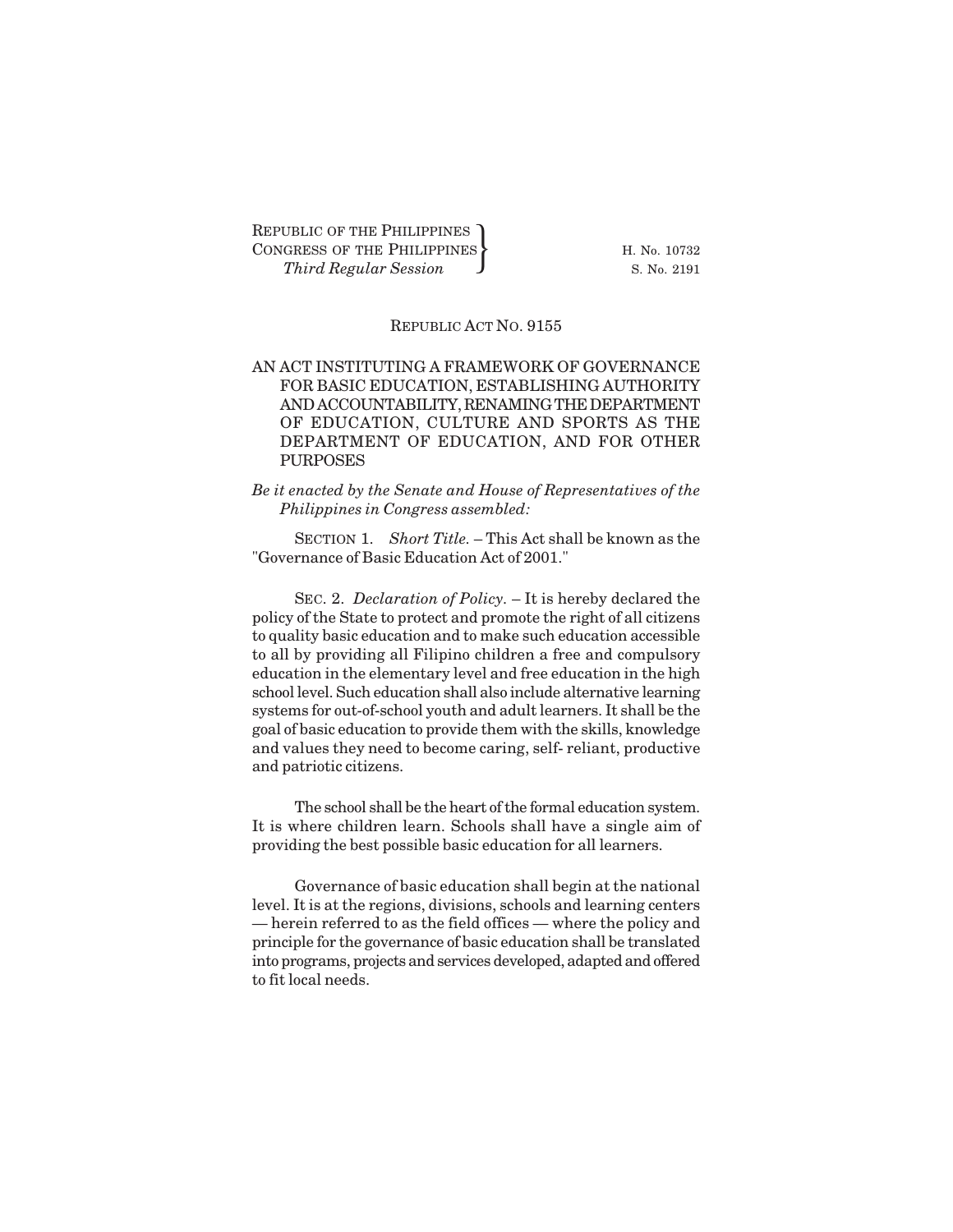The State shall encourage local initiatives for improving the quality of basic education. The State shall ensure that the values, needs and aspirations of a school community are reflected in the program of education for the children, out-of-school youth and adult learners. Schools and learning centers shall be empowered to make decisions on what is best for the learners they serve.

SEC. 3. *Purposes and Objectives.* – The purposes and objectives of this Act are:

(a) To provide the framework for the governance of basic education which shall set the general directions for educational policies and standards and establish authority, accountability and responsibility for achieving higher learning outcomes;

(b) To define the roles and responsibilities of, and provide resources to, the field offices which shall implement educational programs, projects and services in communities they serve;

(c) To make schools and learning centers the most important vehicle for the teaching and learning of national values and for developing in the Filipino learners love of country and pride in its rich heritage;

(d) To ensure that schools and learning centers receive the kind of focused attention they deserve and that educational programs, projects and services take into account the interests of all members of the community;

(e) To enable the schools and learning centers to reflect the values of the community by allowing teachers/learning facilitators and other staff to have the flexibility to serve the needs of all learners;

(f) To encourage local initiatives for the improvement of schools and learning centers and to provide the means by which these improvements may be achieved and sustained; and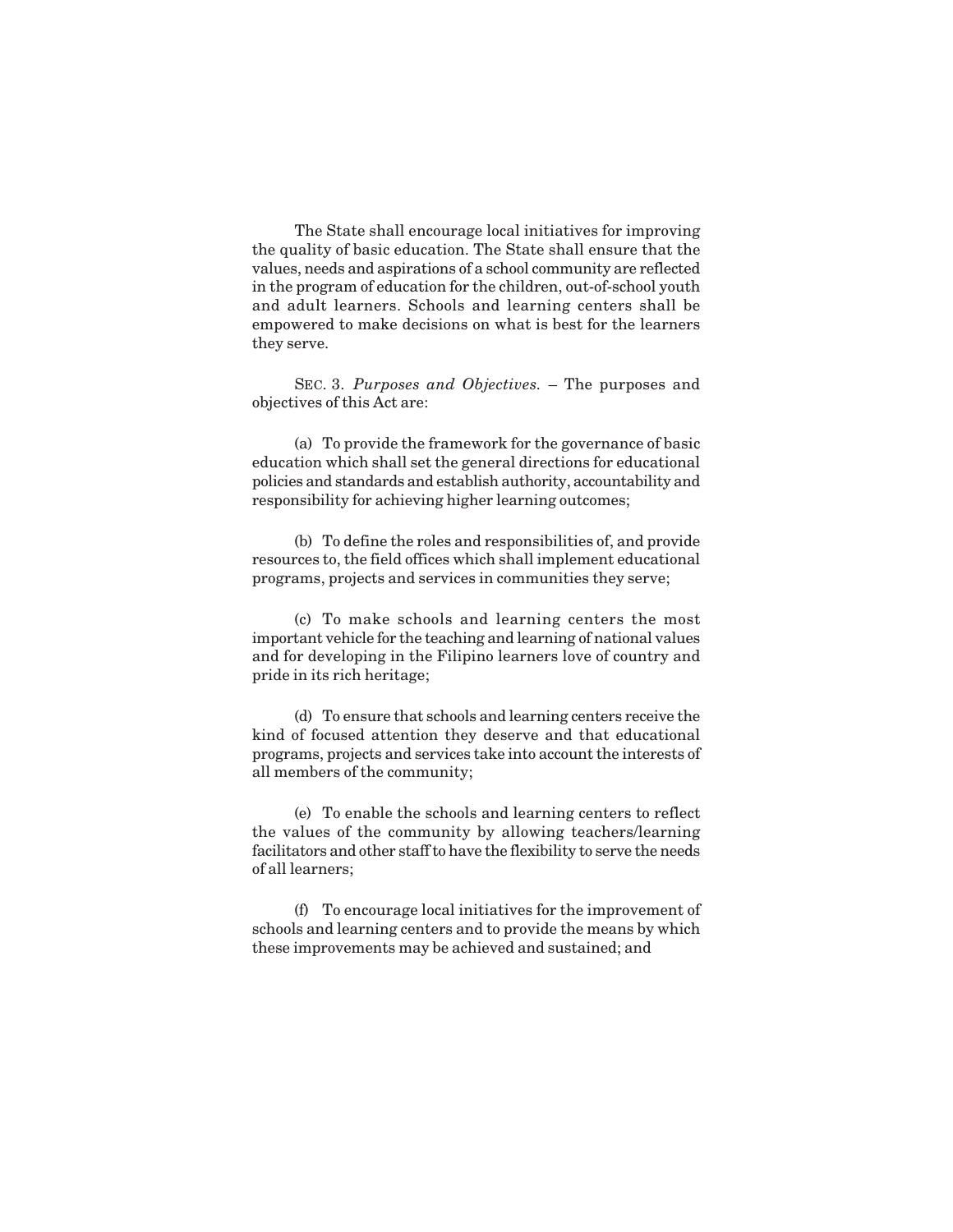(g) To establish schools and learning centers as facilities where schoolchildren are able to learn a range of core competencies prescribed for elementary and high school education programs or where the out-of-school youth and adult learners are provided alternative learning programs and receive accreditation for at least the equivalent of a high school education.

SEC. 4. *Definition of Terms.* – For purposes of this Act, the terms or phrases used shall mean or be understood as follows:

(a) *Alternative Learning System* - is a parallel learning system to provide a viable alternative to the existing formal education instruction. It encompasses both the non-formal and informal sources of knowledge and skills;

(b) *Basic Education* - is the education intended to meet basic learning needs which lays the foundation on which subsequent learning can be based. It encompasses early childhood, elementary and high school education as well as alternative learning systems for out-of-school youth and adult learners and includes education for those with special needs;

(c) *Cluster of Schools* - is a group of schools which are geographically contiguous and brought together to improve the learning outcomes;

(d) *Formal Education* - is the systematic and deliberate process of hierarchically structured and sequential learning corresponding to the general concept of elementary and secondary level of schooling. At the end of each level, the learner needs a certification in order to enter or advance to the next level;

(e) *Informal Education* - is a lifelong process of learning by which every person acquires and accumulates knowledge, skills, attitudes and insights from daily experiences at home, at work, at play and from life itself;

(f) *Integrated Schools* - is a school that offers a complete basic education in one school site and has unified instructional programs;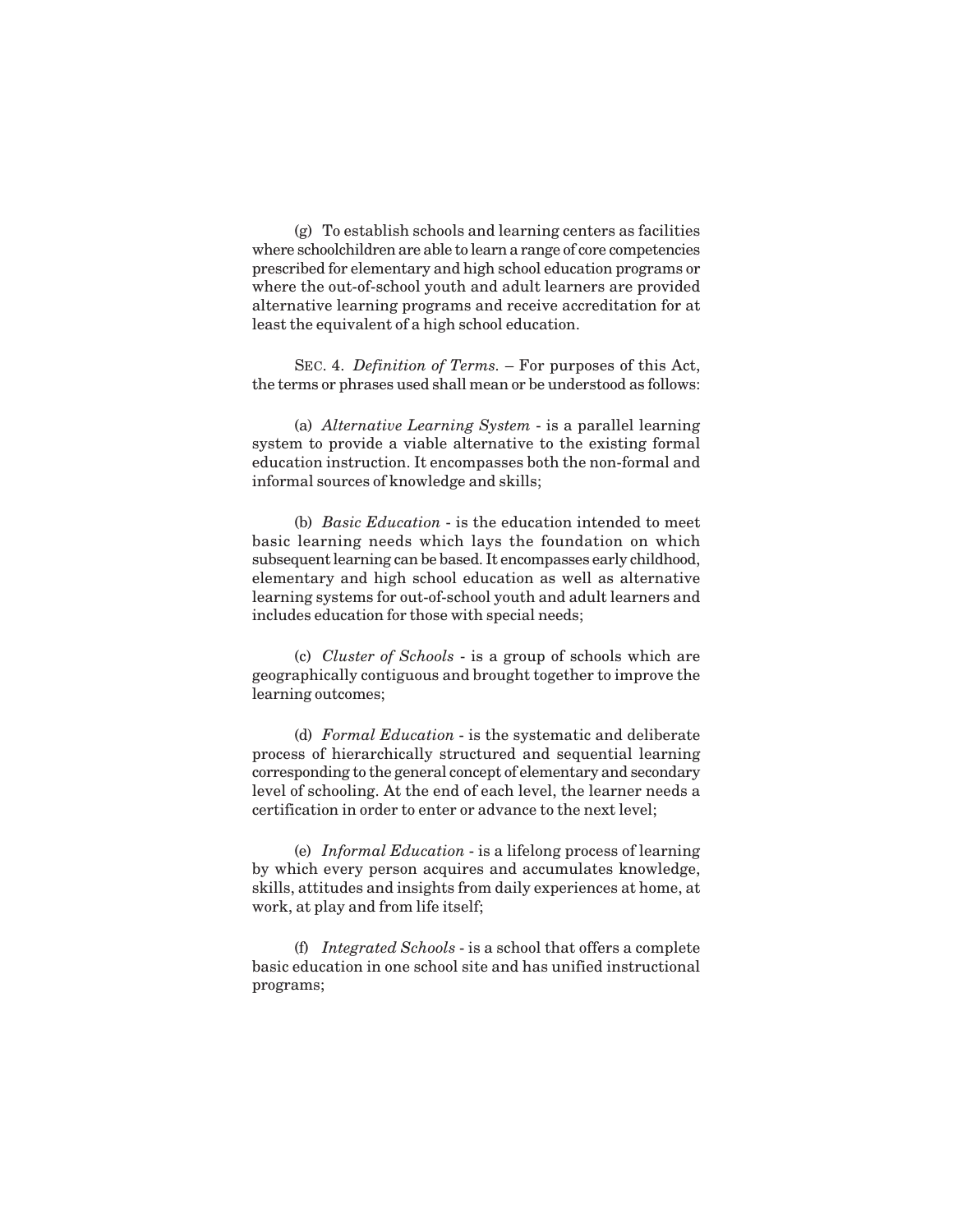(g) *Learner* - is any individual seeking basic literacy skills and functional life skills or support services for the improvement of the quality of his/her life;

(h) *Learning Center* - is a physical space to house learning resources and facilities of a learning program for out-of-school youth and adults. It is a venue for face-to-face learning activities and other learning opportunities for community development and improvement of the people's quality of life;

(i) *Learning Facilitator* - is the key-learning support person who is responsible for supervising/facilitating the learning process and activities of the learner;

(j) *Non-Formal Education* - is any organized, systematic educational activity carried outside the framework of the formal system to provide selected types of learning to a segment of the population;

(k) *Quality Education* - is the appropriateness, relevance and excellence of the education given to meet the needs and aspirations of an individual and society;

(l) *School* - is an educational institution, private and public, undertaking educational operation with a specific agegroup of pupils or students pursuing defined studies at defined levels, receiving instruction from teachers, usually located in a building or a group of buildings in a particular physical or cyber site; and

(m) *School Head* - is a person responsible for the administrative and instructional supervision of the school or cluster of schools.

# CHAPTER 1

# GOVERNANCE OF BASIC EDUCATION

SEC. 5. *Principles of Shared Governance.* – (a) Shared governance is a principle which recognizes that every unit in the education bureaucracy has a particular role, task and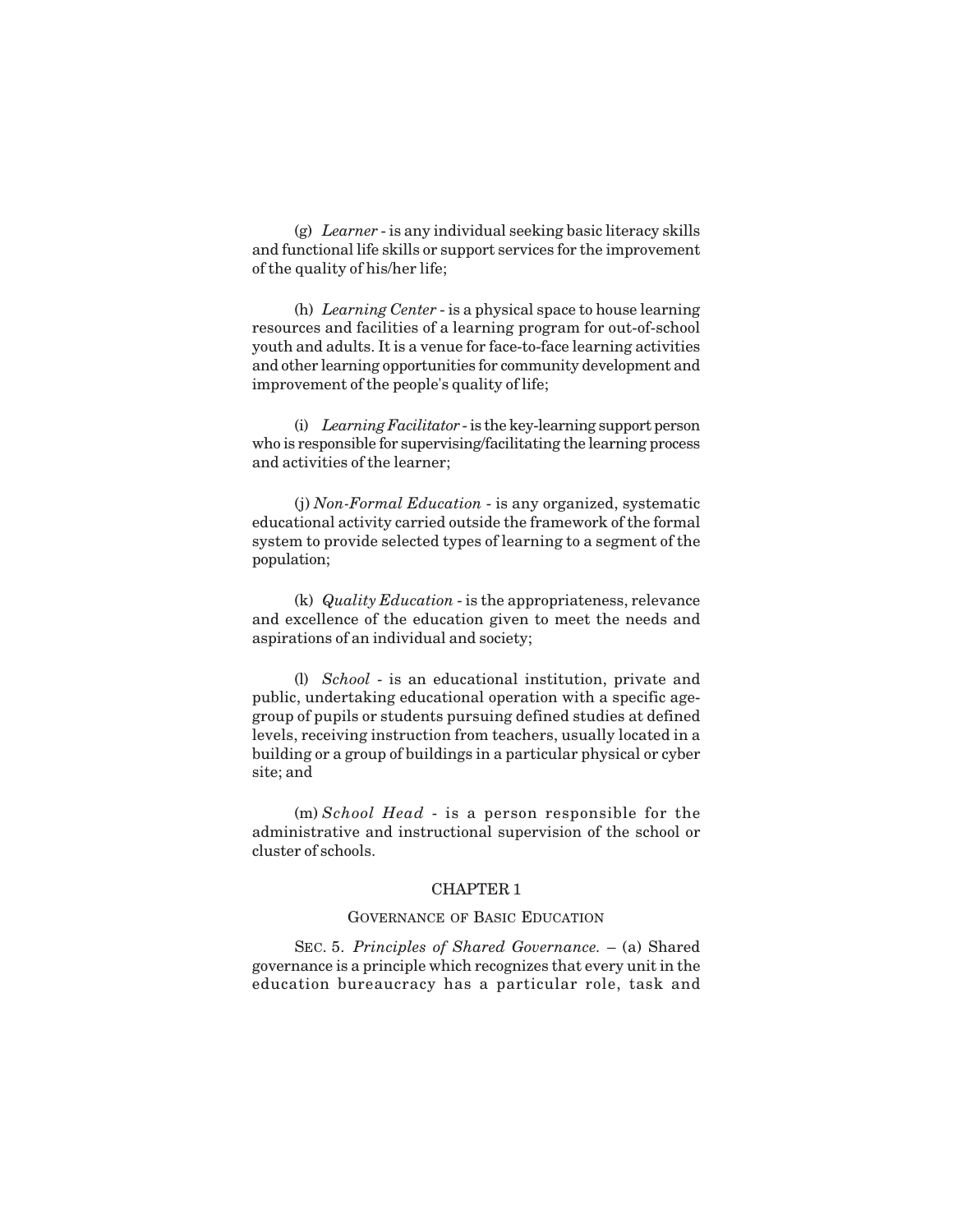responsibility inherent in the office and for which it is principally accountable for outcomes;

(b) The process of democratic consultation shall be observed in the decision-making process at appropriate levels. Feedback mechanisms shall be established to ensure coordination and open communication of the central office with the regional, division and school levels;

(c) The principles of accountability and transparency shall be operationalized in the performance of functions and responsibilities at all levels; and

(d) The communication channels of field offices shall be strengthened to facilitate flow of information and expand linkages with other government agencies, local government units and nongovernmental organizations for effective governance;

SEC. 6. *Governance*. – The Department of Education, Culture and Sports shall henceforth be called the Department of Education. It shall be vested with authority, accountability and responsibility for ensuring access to, promoting equity in, and improving the quality of basic education. Arts, culture and sports shall be as provided for in Sections 8 and 9 hereof.

SEC. 7. *Powers, Duties and Functions.* – The Secretary of the Department of Education shall exercise overall authority and supervision over the operations of the Department.

A. National Level

In addition to his/her powers under existing laws, the Secretary of Education shall have authority, accountability and responsibility for the following:

- (1) Formulating national educational policies;
- (2) Formulating a national basic education plan;
- (3) Promulgating national educational standards;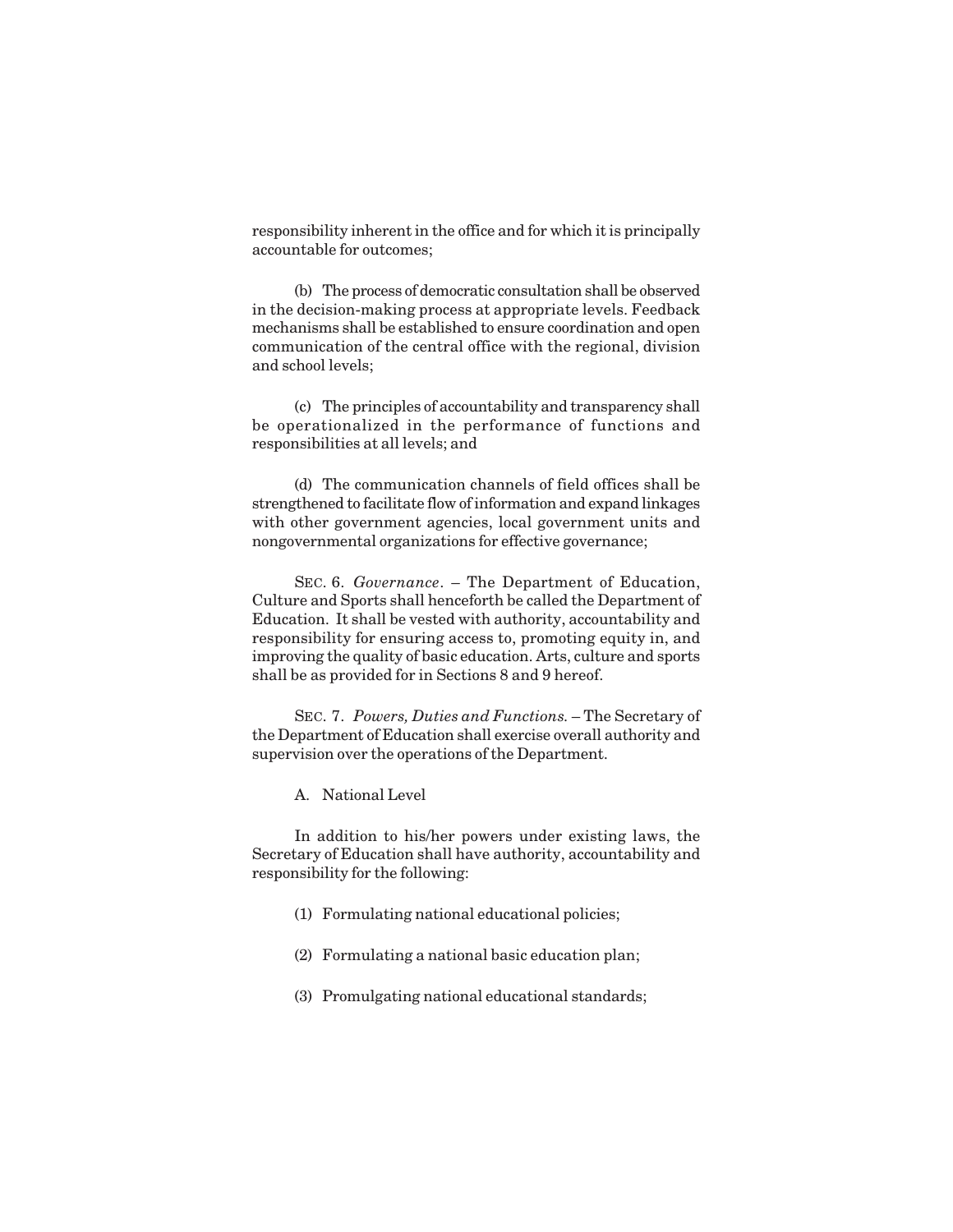(4) Monitoring and assessing national learning outcomes;

(5) Undertaking national educational research and studies;

(6) Enhancing the employment status, professional competence, welfare and working conditions of all personnel of the Department; and

(7) Enhancing the total development of learners through local and national programs and/or projects.

The Secretary of Education shall be assisted by not more than four (4) undersecretaries and not more than four (4) assistant secretaries whose assignments, duties and responsibilities shall be governed by law. There shall be at least one undersecretary and one assistant secretary who shall be career executive service officers chosen from among the staff of the Department.

B. Regional Level

There shall be as many regional offices as may be provided by law. Each regional office shall have a director, an assistant director and an office staff for program promotion and support, planning, administrative and fiscal services.

Consistent with the national educational policies, plans and standards, the regional director shall have authority, accountability and responsibility for the following:

(1) Defining a regional educational policy framework which reflects the values, needs and expectations of the communities they serve;

(2) Developing a regional basic education plan;

(3) Developing regional educational standards with a view towards benchmarking for international competitiveness;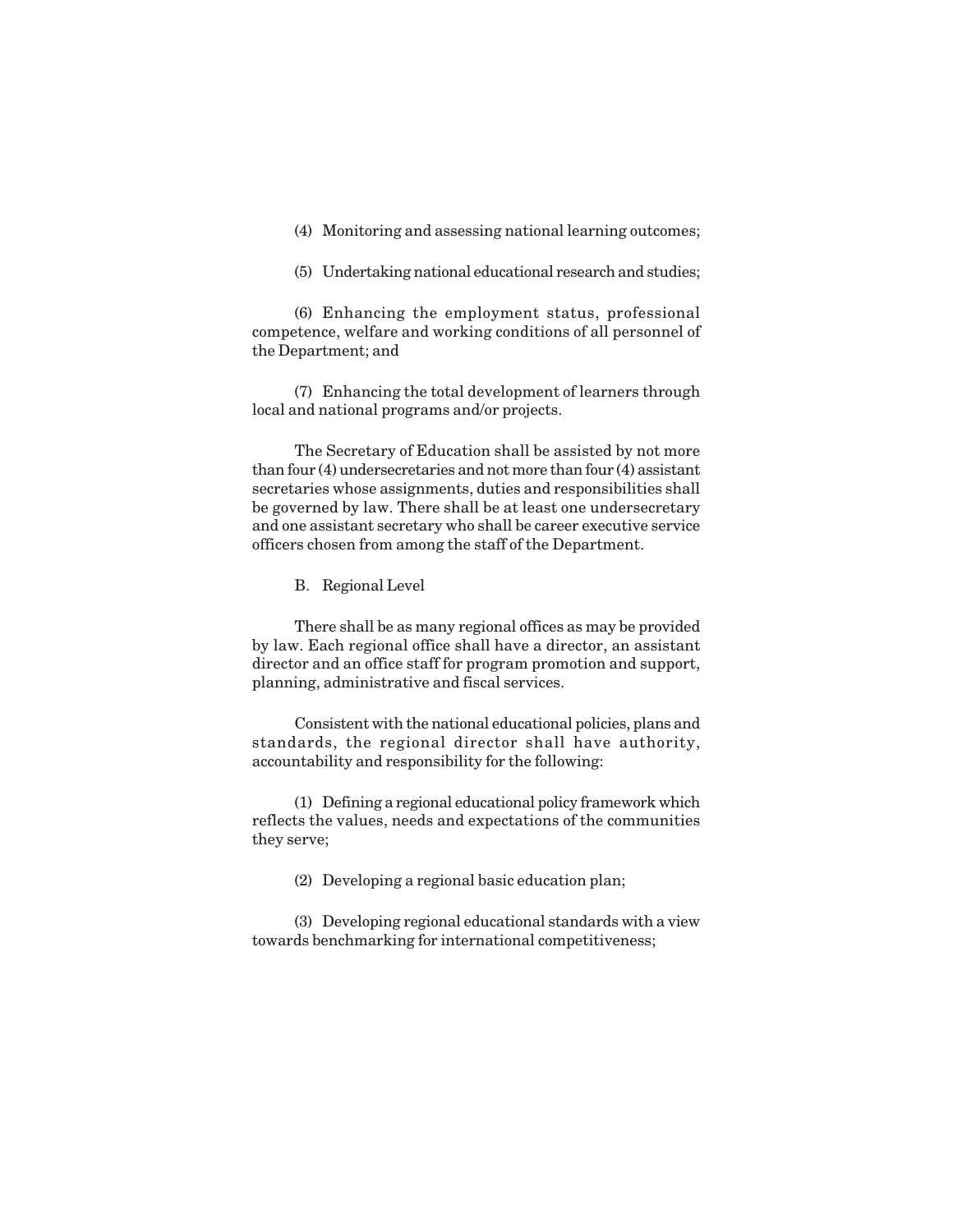(4) Monitoring, evaluating and assessing regional learning outcomes;

(5) Undertaking research projects and developing and managing regionwide projects which may be funded through official development assistance and/or other funding agencies;

(6) Ensuring strict compliance with prescribed national criteria for the recruitment, selection and training of all staff in the region and divisions;

(7) Formulating, in coordination with the regional development council, the budget to support the regional educational plan which shall take into account the educational plans of the divisions and districts;

(8) Determining the organization component of the divisions and districts and approving the proposed staffing pattern of all employees in the divisions and districts;

(9) Hiring, placing and evaluating all employees in the regional office, except for the position of assistant director;

(10) Evaluating all schools division superintendents and assistant division superintendents in the region;

(11) Planning and managing the effective and efficient use of all personnel, physical and fiscal resources of the regional office, including professional staff development;

(12) Managing the database and management information system of the region;

(13) Approving the establishment of public and private elementary and high schools and learning centers; and

(14) Performing such other functions as may be assigned by proper authorities.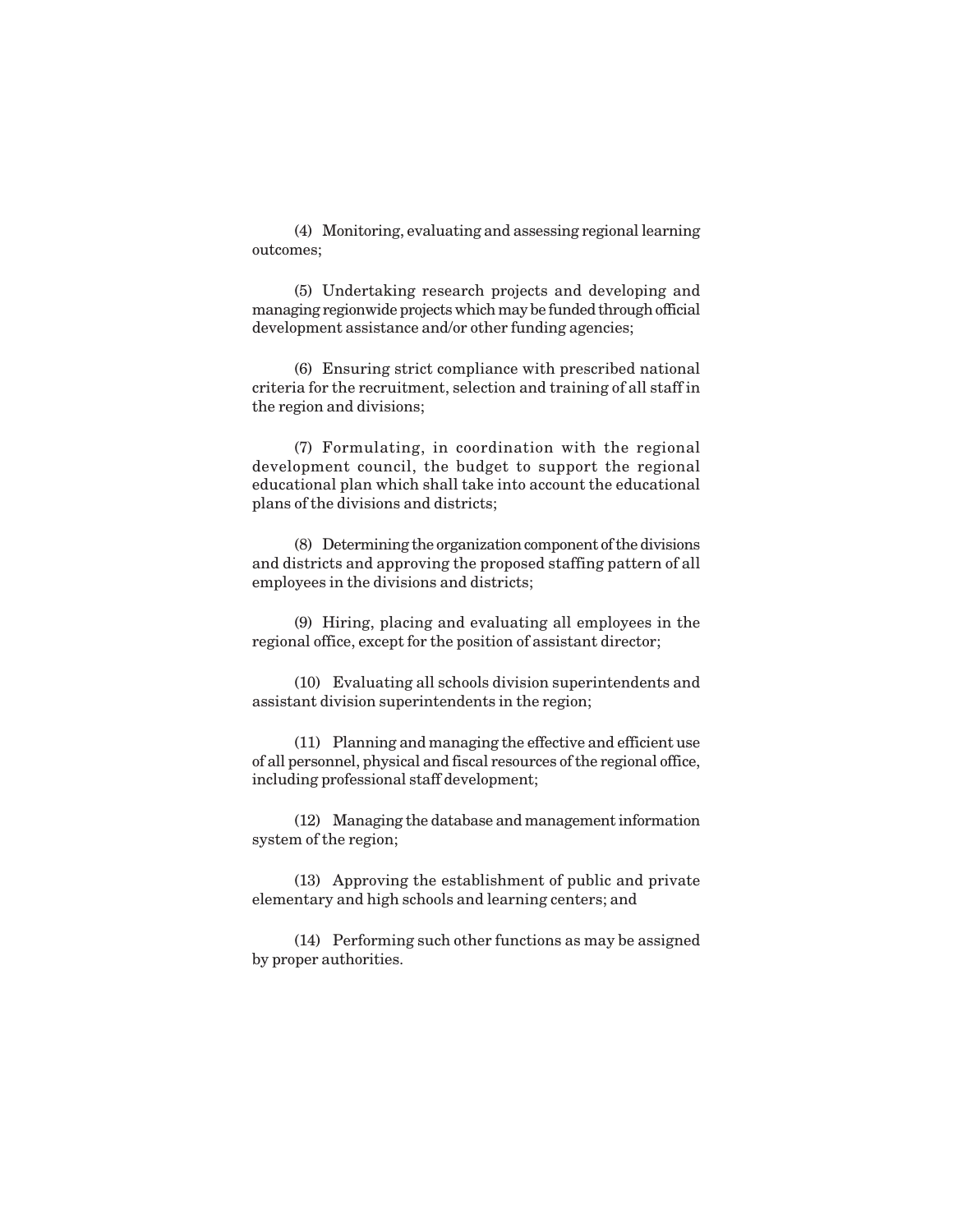# C. Division Level

A division shall consist of a province or a city which shall have a schools division superintendent, at least one assistant schools division superintendent and an office staff for programs promotion, planning, administrative, fiscal, legal, ancillary and other support services.

Consistent with the national educational policies, plans and standards, the schools division superintendents shall have authority, accountability and responsibility for the following:

(1) Developing and implementing division education development plans;

(2) Planning and managing the effective and efficient use of all personnel, physical and fiscal resources of the division, including professional staff development;

(3) Hiring, placing and evaluating all division supervisors and schools district supervisors as well as all employees in the division, both teaching and non-teaching personnel, including school heads, except for the assistant division superintendent;

(4) Monitoring the utilization of funds provided by the national government and the local government units to the schools and learning centers;

(5) Ensuring compliance of quality standards for basic education programs and for this purpose strengthening the role of division supervisors as subject area specialists;

(6) Promoting awareness of and adherence by all schools and learning centers to accreditation standards prescribed by the Secretary of Education;

(7) Supervising the operations of all public and private elementary, secondary and integrated schools, and learning centers; and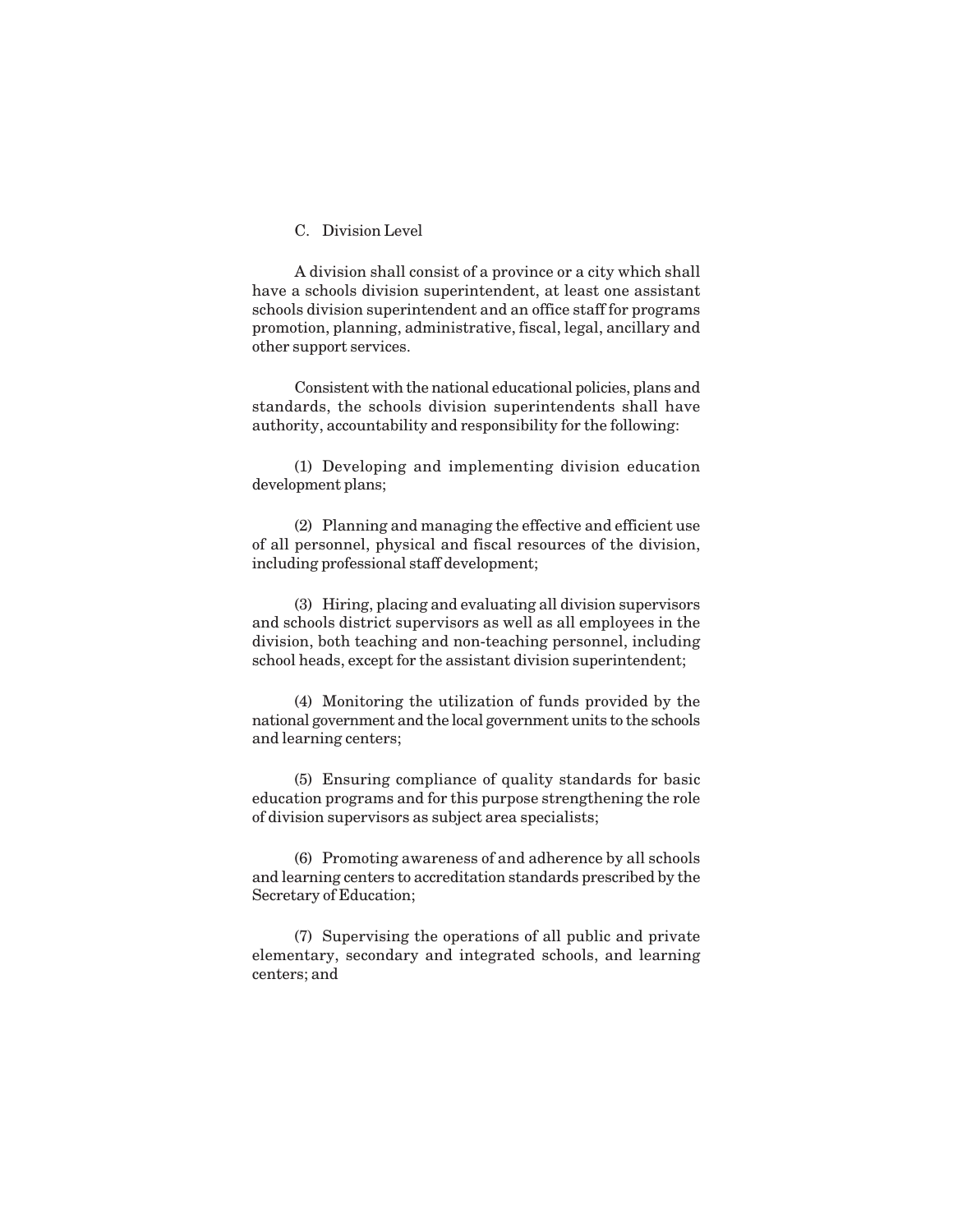(8) Performing such other functions as may be assigned by proper authorities.

D. Schools District Level

Upon the recommendation of the schools division superintendents, the regional director may establish additional schools district within a schools division. Schools districts already existing at the time of the passage of this law shall be maintained. A schools district shall have a schools district supervisor and an office staff for program promotion.

The schools district supervisor shall be responsible for:

(1) Providing professional and instructional advice and support to the school heads and teachers/facilitators of schools and learning centers in the district or cluster thereof;

(2) Curricula supervision; and

(3) Performing such other functions as may be assigned by proper authorities.

E. School Level

There shall be a school head for all public elementary schools and public high schools or a cluster thereof. The establishment of integrated schools from existing public elementary and public high schools shall be encouraged.

The school head, who may be assisted by an assistant school head, shall be both an instructional leader and administrative manager. The school head shall form a team with the school teachers/learning facilitators for delivery of quality educational programs, projects and services. A core of non-teaching staff shall handle the school's administrative, fiscal and auxiliary services.

Consistent with the national educational policies, plans and standards, the school heads shall have authority, accountability and responsibility for the following: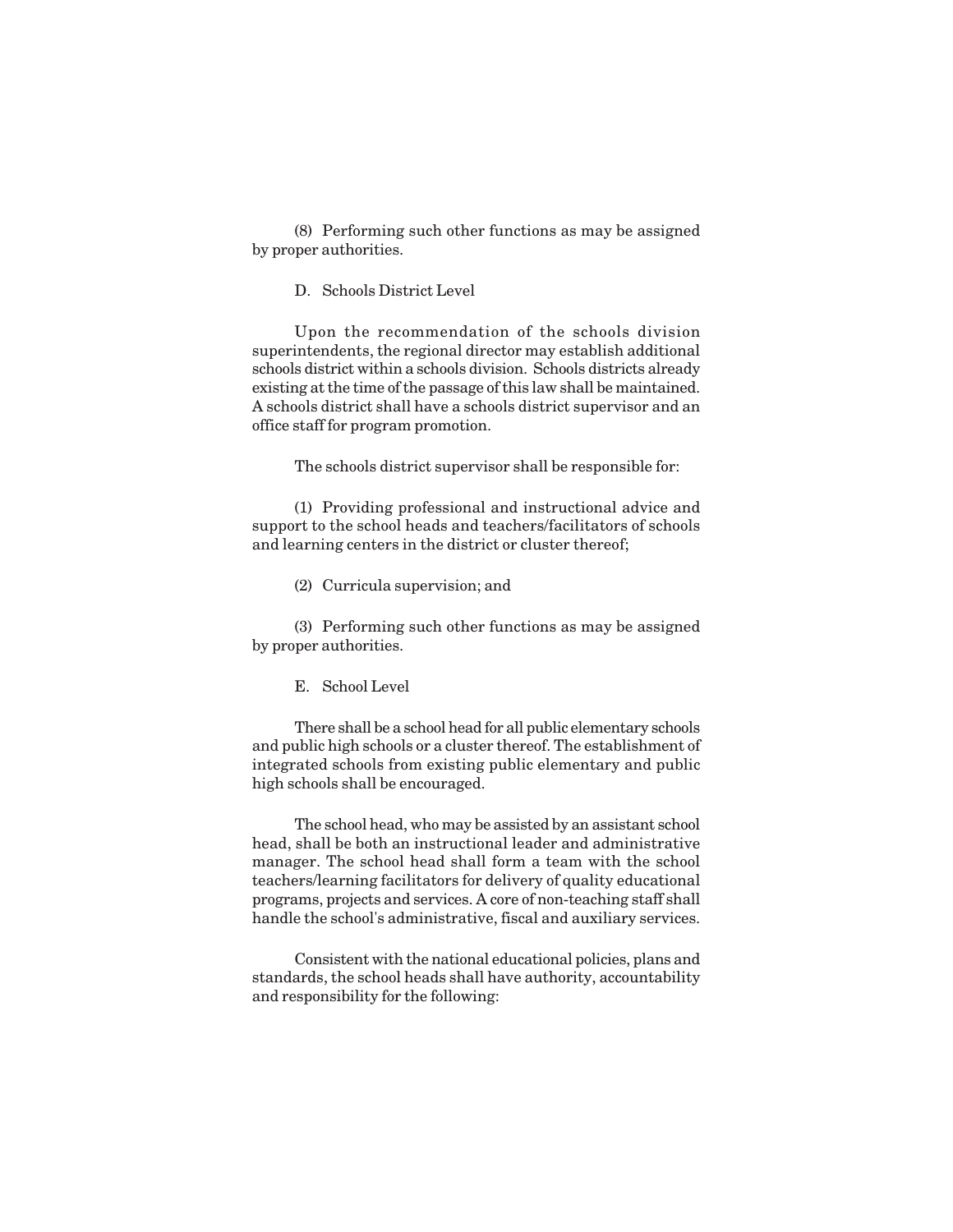(1) Setting the mission, vision, goals and objectives of the school;

(2) Creating an environment within the school that is conducive to teaching and learning;

(3) Implementing the school curriculum and being accountable for higher learning outcomes;

(4) Developing the school education program and school improvement plan;

(5) Offering educational programs, projects and services which provide equitable opportunities for all learners in the community;

(6) Introducing new and innovative modes of instruction to achieve higher learning outcomes;

(7) Administering and managing all personnel, physical and fiscal resources of the school;

(8) Recommending the staffing complement of the school based on its needs;

(9) Encouraging staff development;

(10) Establishing school and community networks and encouraging the active participation of teachers organizations, non-academic personnel of public schools, and parents-teacherscommunity associations;

(11) Accepting donations, gifts, bequests and grants for the purpose of upgrading teachers'/learning facilitators' competencies, improving and expanding school facilities and providing instructional materials and equipment. Such donations or grants must be reported to the appropriate district supervisors and division superintendents; and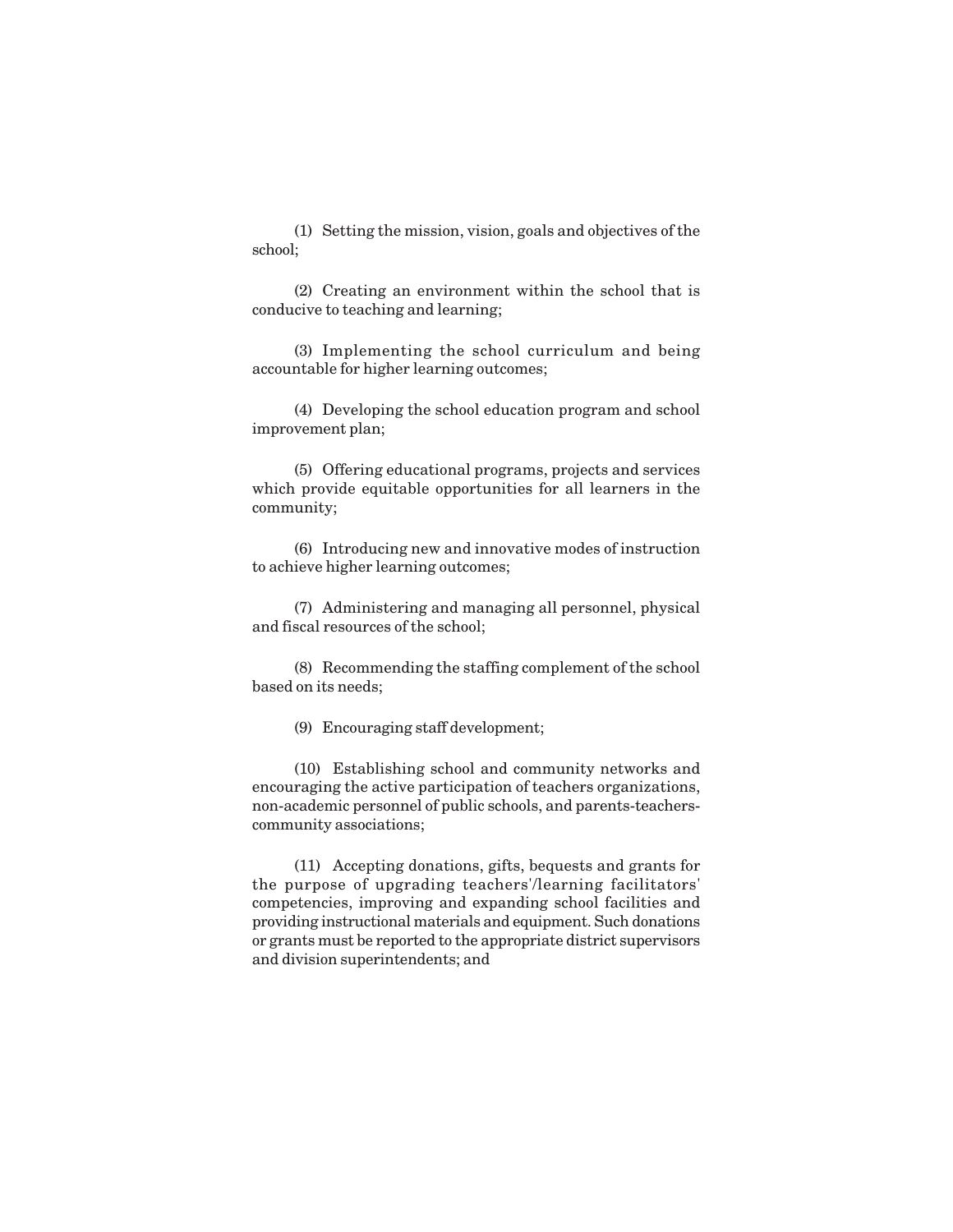(12) Performing such other functions as may be assigned by proper authorities.

The Secretary of Education shall create a promotions board, at the appropriate levels, which shall formulate and implement a system of promotion for schools division supervisors, schools district supervisors, and school heads. Promotion of school heads shall be based on educational qualification, merit and performance rather than on the number of teachers/learning facilitators and learners in the school.

The qualifications, salary grade, status of employment and welfare and benefits of school heads shall be the same for public elementary, secondary and integrated schools.

No appointment to the positions of regional directors, assistant regional directors, schools division superintendents and assistant schools division superintendents shall be made unless the appointee is a career executive service officer who preferably shall have risen from the ranks.

### CHAPTER 2

### TRANSFER OF CULTURAL AGENCIES

SEC. 8. *Cultural Agencies.* – The Komisyon ng Wikang Pilipino, National Historical Institute, Record Management and Archives Office and the National Library shall now be administratively attached to the National Commission for Culture and the Arts (NCCA) and no longer with the Department of Education. The program for school arts and culture shall remain part of the school curriculum.

#### CHAPTER 3

## ABOLITION OF THE BUREAU OF PHYSICAL EDUCATION AND SCHOOL SPORTS

SEC. 9. *Abolition of BPESS.* – All functions, programs and activities of the Department of Education related to sports competition shall be transferred to the Philippine Sports Commission (PSC). The program for school sports and physical fitness shall remain part of the basic education curriculum.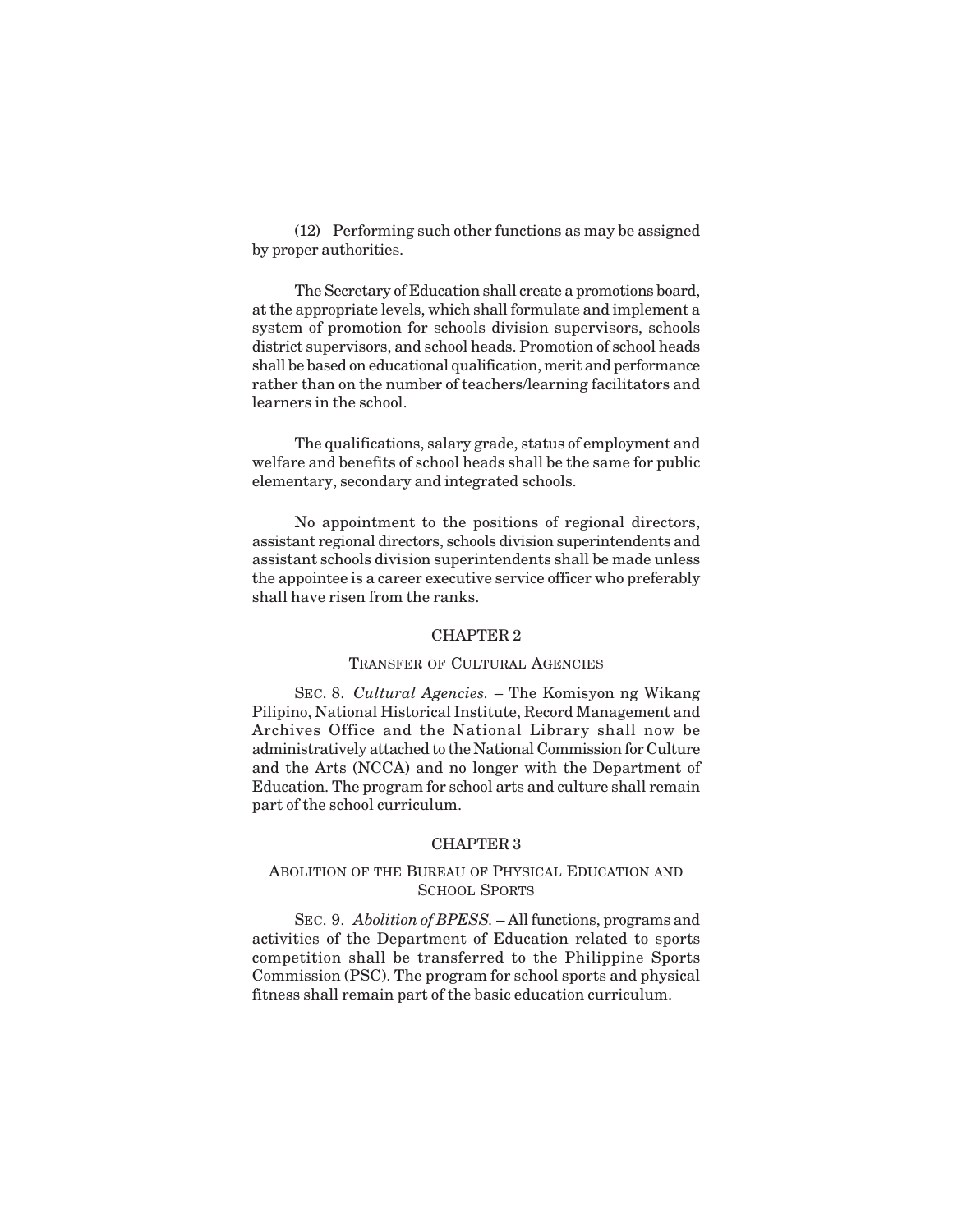The Bureau of Physical Education and School Sports (BPESS) is hereby abolished. The personnel of the BPESS, presently detailed with the PSC, are hereby transferred to the PSC without loss of rank, including the plantilla positions they occupy. All other BPESS personnel shall be retained by the Department.

## CHAPTER 4

## SUPPORT AND ASSISTANCE OF OTHER GOVERNMENT **AGENCIES**

SEC. 10. The Secretary of Education and the Secretary of Budget and Management shall, within ninety (90) days from the approval of this Act, jointly promulgate the guidelines on the allocation, distribution and utilization of resources provided by the national government for the field offices, taking into consideration the uniqueness of the working conditions of the teaching service.

The Secretary of the Department of Education shall ensure that resources appropriated for the field offices are adequate and that resources for school personnel, school desks and textbooks and other instructional materials intended are allocated directly and released immediately by the Department of Budget and Management to said offices.

SEC. 11. The Secretary of the Department of Education, subject to civil service laws and regulations, shall issue appropriate personnel policy rules and regulations that will best meet the requirements of the teaching profession taking into consideration the uniqueness of the working conditions of the teaching service.

SEC. 12. The Commission on Audit, in the issuance of audit rules and regulations that will govern the utilization of all resources as well as the liquidation, recording and reporting thereof, shall take into account the different characteristics and distinct features of the department's field offices, its organizational set-up as well as the nature of the operations of schools and learning centers.